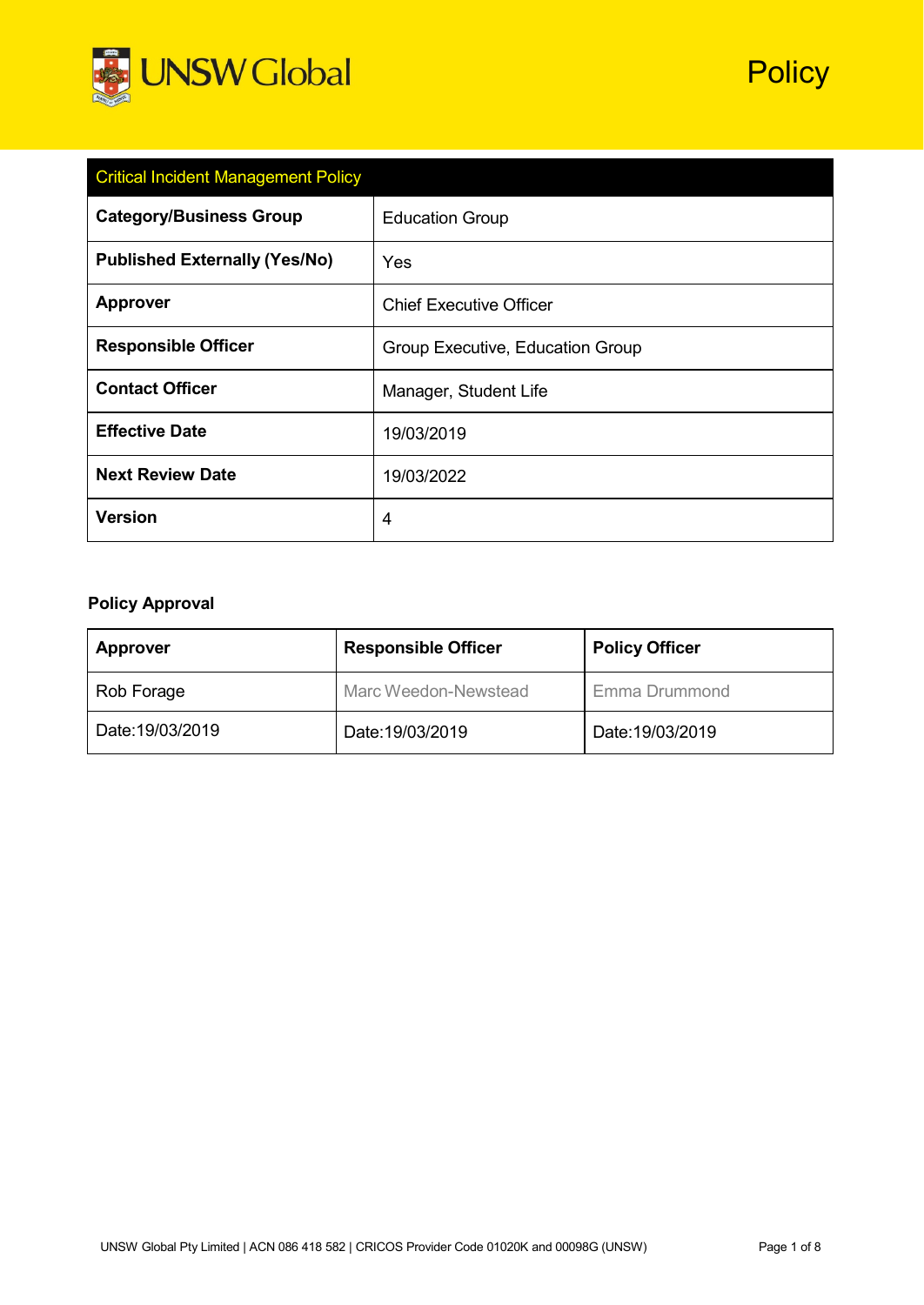

# <sup>2</sup>Olicy

# **1 Background**

UNSW Global has obligations under the *Education Services for Overseas Students Act 2000 (Cth)* (the "**ESOS Act**")*,* which regulates the delivery of education and training courses to students who come to Australia to study on a student visa. One of the functions of the ESOS Act is to set up a National Code, which provides standards for all registered providers including UNSW Global.

Standard 6 of the National Code requires UNSW Global to have effective and transparent processes in place to provide students with easily available access to support services.

#### **2 Purpose**

This policy outlines UNSW Global's approach to managing serious incidents, including a situation meeting the definition of "critical incident" under the provisions of Standard 6.4. Student incidents that are not deemed to be Critical Incidents will still frequently require support. Support Services are delivered to UNSW Global Students in accordance with the *UNSW Global Student Support Services Policy.*

This Policy includes the contact details of assistance for students if they wish to access support services.

#### **3 Scope**

This policy applies to:

- UNSW Global, its employees and contractors;
- any third party providing services to UNSW Global Students on UNSW Global's behalf; and
- all UNSW Global Students. This includes:
	- i. Domestic students;
	- ii. Overseas Students;
	- iii. Other categories of International Students, such as those studying short courses at UNSW Global and who hold a visa other than student visa; and
- (d) Third Party Test Candidates.

In relation to Overseas Students, serious academic misconduct that might result in exclusion from UNSW Global is not generally within the scope of matters that are considered to be a 'critical incident' under the provisions of the National Code. (Academic misconduct may come within the ambit of Standard 13 *– Deferring, suspending or cancelling the student's enrolment*. Refer to UNSW Global's *Deferral, Suspension and Withdrawal Policy*).

#### **4 Definitions**

*CAAW Letter* means a Confirmation of Appropriate Accommodation and Welfare letter.

*CAPS* means the UNSW Counselling and Psychological Services

*Committee* means the Critical Incident Coordinating Committee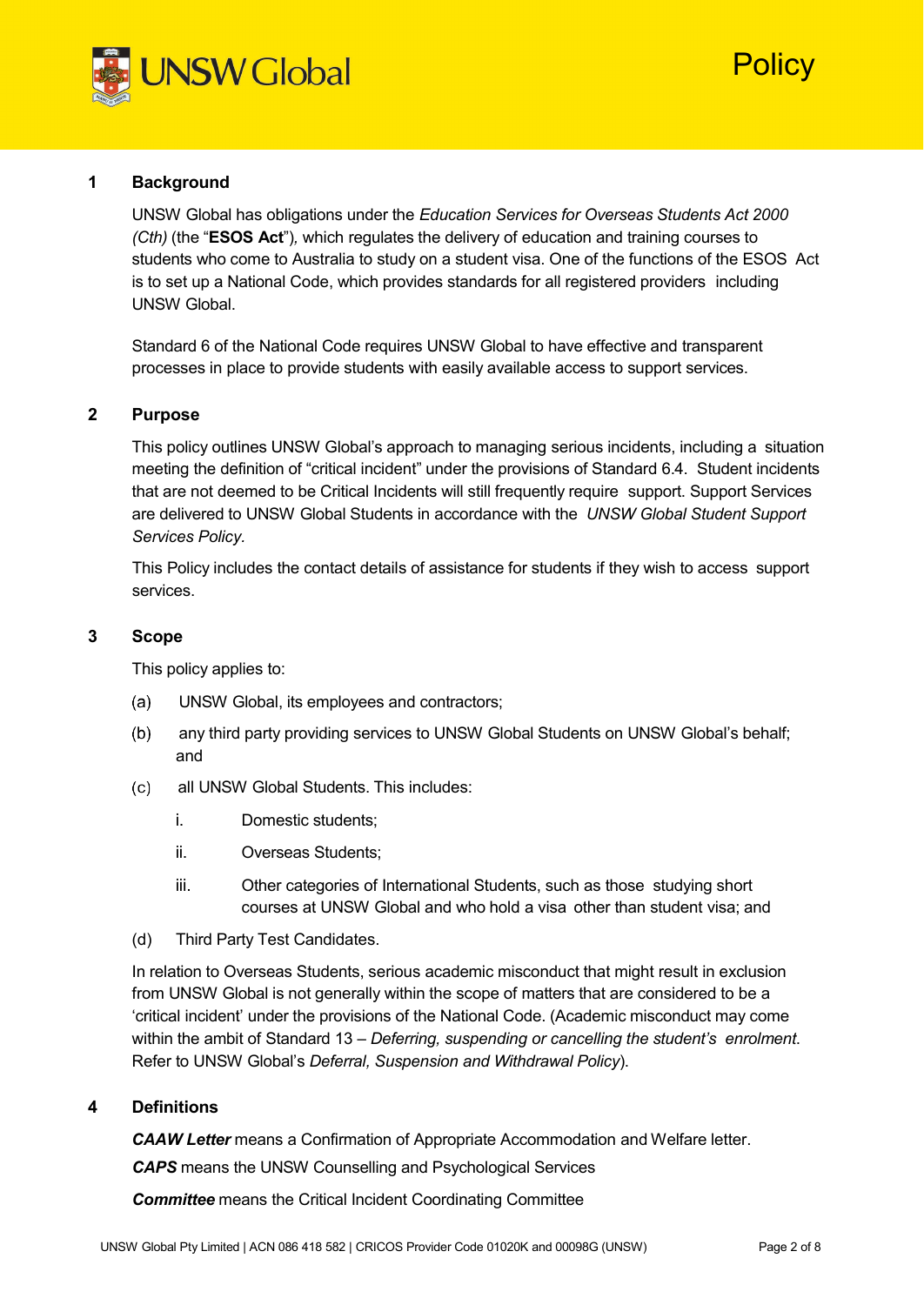

*Confirmation of Enrolment (CoE)* means a document issued by UNSW Global (on behalf of UNSW in the case of Packaged Offers), to intending Overseas Students and which must accompany their application for a student visa. It confirms the Overseas Student's eligibility to enrol in the particular Course or Program of UNSW Global and UNSW (if applicable).

*Critical Incident* means a tragic or traumatic event or situation (within or outside Australia), or the threat of such, which affects, or has the potential to affect a student, his/her family members and/or other persons including staff and friends, in a traumatic way, including extreme stress, fear or injury. Student critical incidents include any situation deemed to be a 'critical incident' under the provisions of the National Code. Student critical incidents can include, but are not limited to:

- (a) serious injury or serious threat of these (may include serious injury or health problem which prevents the student continuing with or completing the course);
- (b) death of a student;
- (c) attempted suicide;
- (d) missing student;
- (e) mental health episode requiring hospitalisation;
- (f) natural disaster located away from UNSW Global;
- (g) student arrested or detained;
- (h) assault, including sexual assault, domestic violence or robbery, severe verbal or psychological aggression;
- (i) drug or alcohol abuse; and/or
- (j) Other serious events.

*Domestic Student* means a UNSW Global Student who is an Australian citizen, a New Zealand citizen, an Australian permanent resident, or a person who is entitled to stay in Australia, or to enter and stay in Australia, without any limitation as to time.

**DFAT** means the Department of Foreign Affairs and Trade.

*DHA* means the Department of Home Affairs.

*ESOS Act* means the *Education Services for Overseas Students Act 2000 (Cth)*.

*ESOS Regulations means* the *Education Services for Overseas Students Regulations 2001 (Cth)*.

*International Student* means a UNSW Global Student who is not an Overseas Student nor a Domestic Student, and who holds a visa other than student visa.

*Missing Student* means a Student who cannot be contacted and has been absent from class and/or where there are substantial concerns for their welfare and safety. This includes Under 18 Students who have been issued with a CAAW Letter and who have failed to return to or reside in their approved accommodation.

*National Code* means the National Code of Practice for Providers of Education and Training to Overseas Students established under the ESOS Act.

*Overseas Student* means a person (whether within or outside Australia) who holds a student visa but does not include students of a kind prescribed in the ESOS Regulations.

**Policy**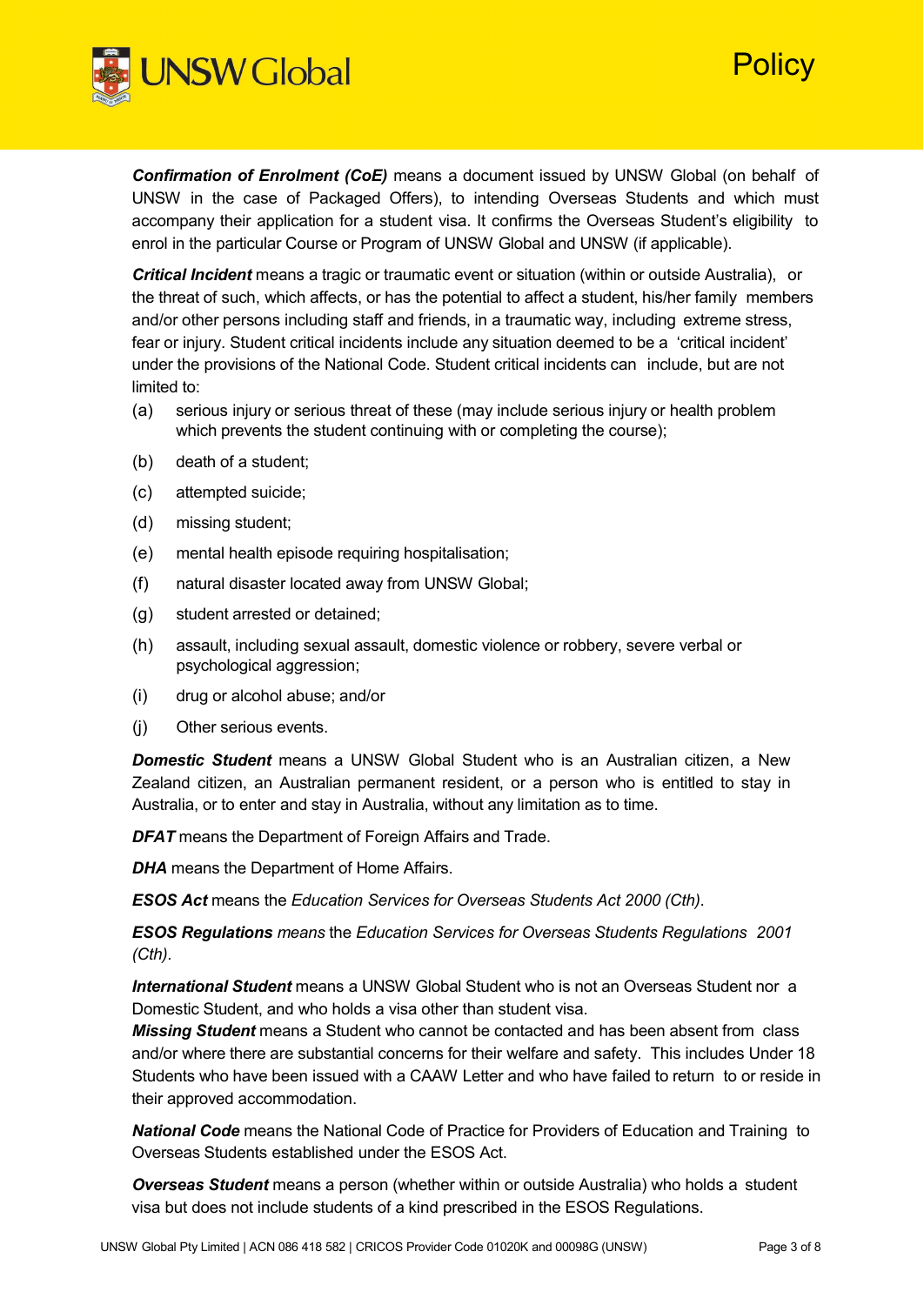



**PRISMS** means the Provider Registration and International Students Management System.

*SAM* means UNSW Global's Student and Agent Management system

*Terms of Reference* means the Terms of Reference of the Committee.

*Third Party Test Candidate* means a person, whether or not they are a UNSW Global Student, who takes a language test, which is conducted by UNSW Global at a Test Centre on its premises on behalf of a third party organisation. Examples include:

- International English Language Testing System (**IELTS**), which is conducted by UNSW Global on behalf of IELTS Australia Pty Ltd;
- Test of English as a Foreign Language (**TOEFL**) which is conducted by UNSW Global on behalf of Educational Testing Services (**ETS**); or
- Occupational English Test (**OET**) which is conducted by UNSW Global on behalf of Cambridge Boxhill Language Assessment Trust (**CBLA**)

*Under 18 Student* means a UNSW Global Student who is under 18 years of age.

*UNSW Global Student,* means a student who is enrolled with UNSW Global to study a program of studies which is delivered by UNSW Global, including, but not limited to domestic students, Overseas Students, and Third Party Test Candidates, who, for the purpose of this Policy, take a language test at UNSW Global's premises during weekends.

#### **5 Policy Statement**

UNSW Global is committed to ensure that Critical Incidents are managed effectively, compassionately, in a timely manner and that appropriate resources are available to respond to all aspects of a critical incident.

In all cases, the response to a Critical Incident shall be timely, professional and in accordance with the Critical Incident Management Procedure. Where necessary the Critical Incident Management Procedure shall be adapted to meet the needs of the student experiencing a Critical Incident.

#### **5.1 UNSW Global's Commitment to Critical Incident Management**

In the event of a Critical Incident:

- (a) Students will be informed whom to contact, please see paragraph [5.3;](#page-5-0)
- (b) a Case Manager will be allocated to manage such Critical Incident;
- (c) the response of UNSW Global staff should be adapted within this policy and accompanying procedure to meet the needs of each incident;
- (d) Critical Incidents shall be reported to Senior UNSW Global staff and relevant persons/departments at UNSW, as required on a case by case basis;
- (e) *A Critical Incident Coordinating Committee* may be established to coordinate responses to a Critical Incident, whether a Critical Incident affects only an individual student or a cohort of Students, where necessary to effectively resolve such Critical Incident;
- (f) timely medical treatment, counselling or other support will be arranged as needed;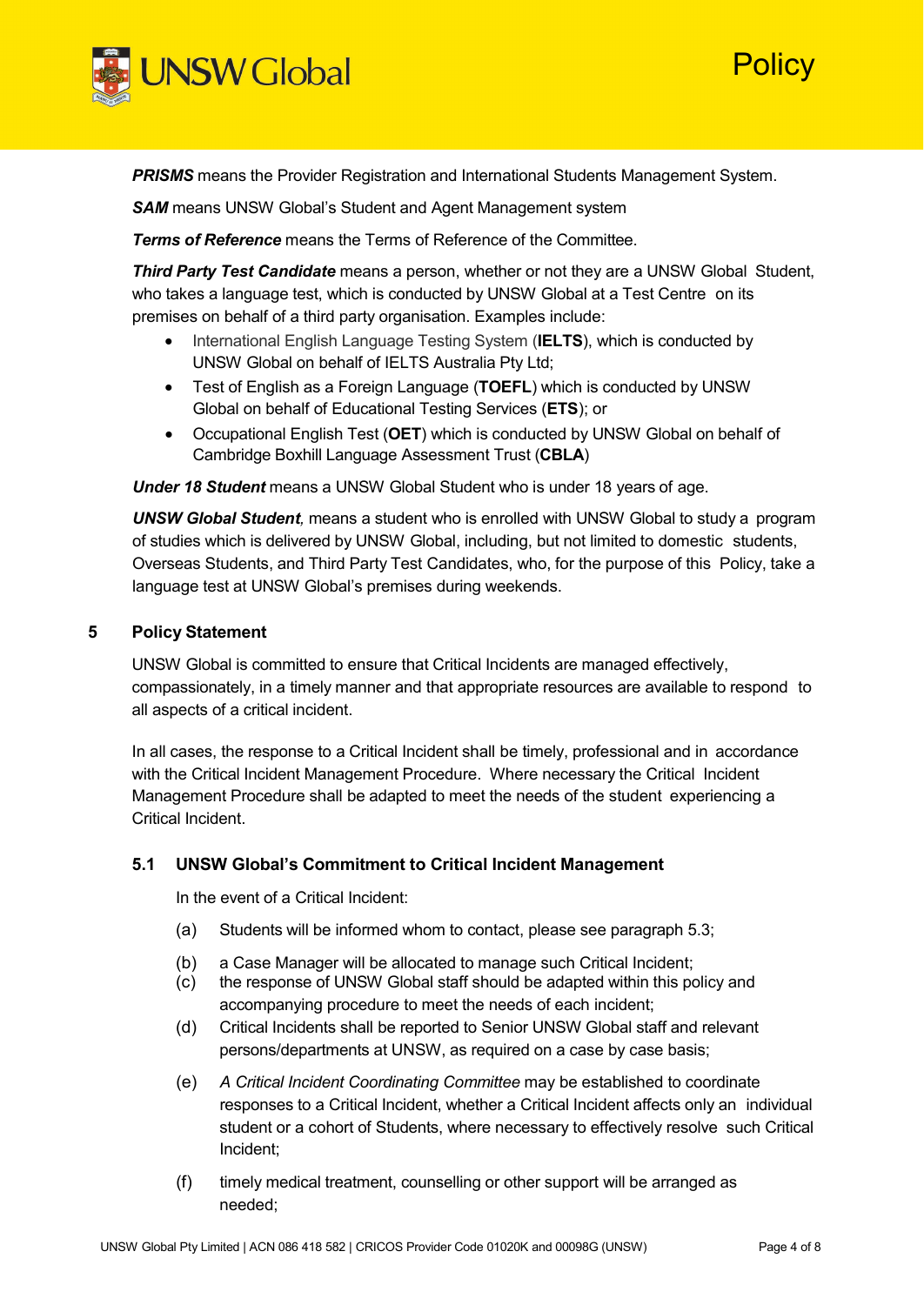

## (g) follow-up and ongoing interventions will be provided where necessary;

- (h) Student's parents/guardian or next of kin will be contacted where appropriate;
- (i) UNSW Global shall liaise with identified external agencies if required, and in line with Privacy legislation;
- (j) UNSW Global shall record all Critical Incidents and any actions taken in the Critical Incident Register; and
- (k) a copy of the Critical Incident Register will be provided to the UNSW Global Compliance Committee on a quarterly basis.

#### **5.2 Critical Incidents involving Under 18 Students**

Critical Incidents that involve Under 18 students will require the following additional actions:

- (a) A staff member from Student Support (usually a student advisor) will be appointed as a Case Manager to help manage the Critical Incident. This person will be the liaison between the Under 18 Student, UNSW Global and any relevant third party. The Case Manager may also get in contact with the Under 18 Student's parents or legal guardian, where the circumstances require it;
- (b) Compliance with the UNSW Global [Under 18 Student Policy.](https://www.unswglobal.unsw.edu.au/wp-content/uploads/2018/07/30185220/Under-18-Student-Policy.pdf)

#### **5.3 Critical Incidents involving disruption to the welfare arrangements of Under 18 Students**

When a Critical Incident disrupts, or is likely to disrupt, the welfare arrangements of an Under 18 Student the following will occur:

- (a) Where relevant, UNSW Global will arrange to collect or move the student to ensure their safety;
- (b) Where the Critical Incident involves an Under 18 Student's accommodation arrangements, the Under 18 Student will be moved to suitable alternate accommodation, this may be short term accommodation (such as a hotel) on a temporary basis, until a long-term arrangement can be made;
- (c) A student advisor will be appointed as a Case Manager to assist the student and ensure their welfare;
- (d) UNSW Global will carry out all necessary steps to mitigate such Critical Incident, for example: if the Critical Incident involves Under 18 Student accommodation, UNSW Global will investigate the incident and put in place appropriate remediation plans, such as not placing Under 18 Students in the same accommodation in the future;
- (e) UNSW Global will keep records of all Critical Incidents involving Under 18 Students for a minimum of two years after the Under 18 Student has completed their studies with UNSW Global; and
- (f) UNSW Global will make all necessary notifications, such as to the police, the DHA, the student's parents or legal guardian and other relevant authorities.

**Policy**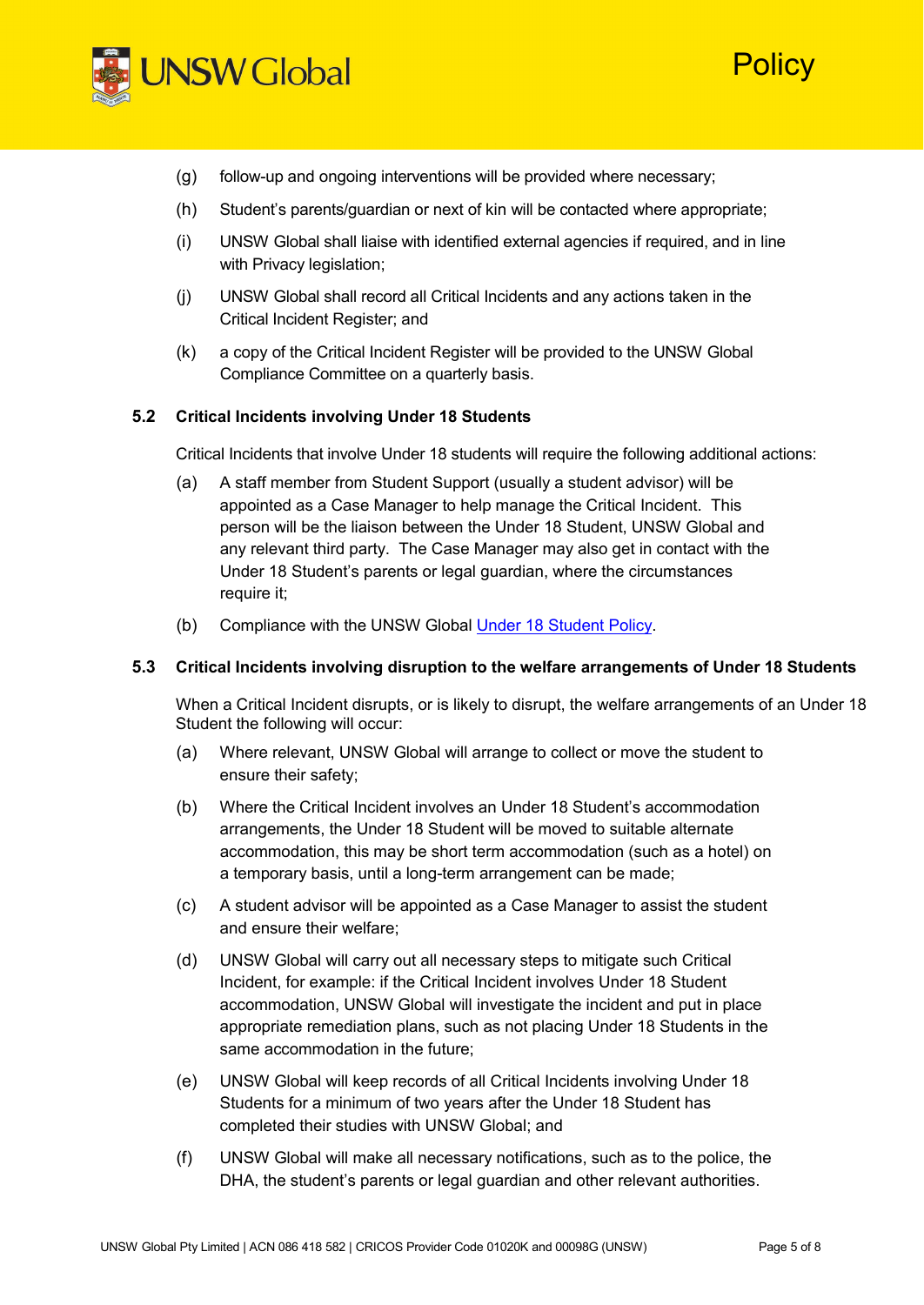

### **5.4 Incidents that are not 'Critical Incidents'**

Incidents that are not deemed to be Critical Incidents in accordance with this Policy will still frequently require support. Support Services for such incidents are delivered to Students in accordance with the *UNSW Global Student Support [Services](https://oldintranet.nsg.unsw.edu.au/policy_manual/9_0/SSUP-006-POLa_UNSWG_Student_Support_Services_Policy.pdf) Policy.*

## <span id="page-5-0"></span>**5.5 Contact Details Of Assistance**

In the event of a Critical Incident, Students can contact the following people:

| <b>Type of Incident</b>                                                                                              | <b>Hours of</b><br><b>Operation</b>                         | <b>Contact Person/Entity</b>                                                                                                       | <b>Contact Details</b>                                                                            |
|----------------------------------------------------------------------------------------------------------------------|-------------------------------------------------------------|------------------------------------------------------------------------------------------------------------------------------------|---------------------------------------------------------------------------------------------------|
| <b>All Critical</b><br>Incidents                                                                                     | $9:00am - 5:00pm$<br>Monday to Friday                       | <b>Student Services Officers</b><br><b>Student Services Counter</b><br>at 223 Anzac Parade,<br>Kensington                          | Phone: (02) 9385 0555<br>Email: student.support@<br>unswglobal.unsw.edu.au                        |
|                                                                                                                      | $9:00am - 5:00pm$<br>Monday to Friday                       | <b>Student Services Counter,</b><br><b>Randwick Campus</b>                                                                         |                                                                                                   |
| <b>All Critical</b><br>Incidents that<br>occur on UNSW<br>Campus                                                     | 24 hours a day<br>7 days a week                             | <b>Campus Security</b><br><b>UNSW Security Services</b>                                                                            | For emergencies phone:<br>$(02)$ 9385 6666<br>For general enquiries<br>phone:<br>$(02)$ 9385 6000 |
| Off-Campus<br>Emergencies                                                                                            | 24 hours a day<br>7 days a week                             | <b>Emergency Services</b><br>Fire, Police and Ambulance                                                                            | Phone: 000                                                                                        |
| Off-Campus Non-<br>emergencies. For<br>example, if you are<br>the victim of a<br>crime and minor<br>traffic crashes. | 24 hours a day<br>7 days a week                             | <b>NSW Police</b>                                                                                                                  | Phone: 131 444                                                                                    |
| Counselling,<br>mental health and<br>other health<br>incidents<br>Friday                                             | 8.15am - 6.00pm<br>Monday to<br>Thursday<br>8.15am - 5.15pm | For general health case<br>call the University Health<br>Service                                                                   | Phone: (02) 9385 5425<br>Email:<br>unihealth@unsw.edu.au                                          |
|                                                                                                                      | 24 hours a day<br>7 days a week                             | For mental health case call<br>the Mental Health Line                                                                              | Phone: 1800 011 511                                                                               |
|                                                                                                                      | 24 hours a day<br>7 days a week                             | For crisis support and<br>suicide prevention call<br>Lifeline                                                                      | Phone: 13 11 14                                                                                   |
|                                                                                                                      | 9.00am - 5.00pm<br>Monday to Friday                         | <b>UNSW Global will refer</b><br>students to the UNSW<br>Counselling and<br><b>Psychological Services</b><br>(CAPS) if appropriate | Phone: (02) 9385 5418<br>Email:<br>counselling@unsw.edu.au                                        |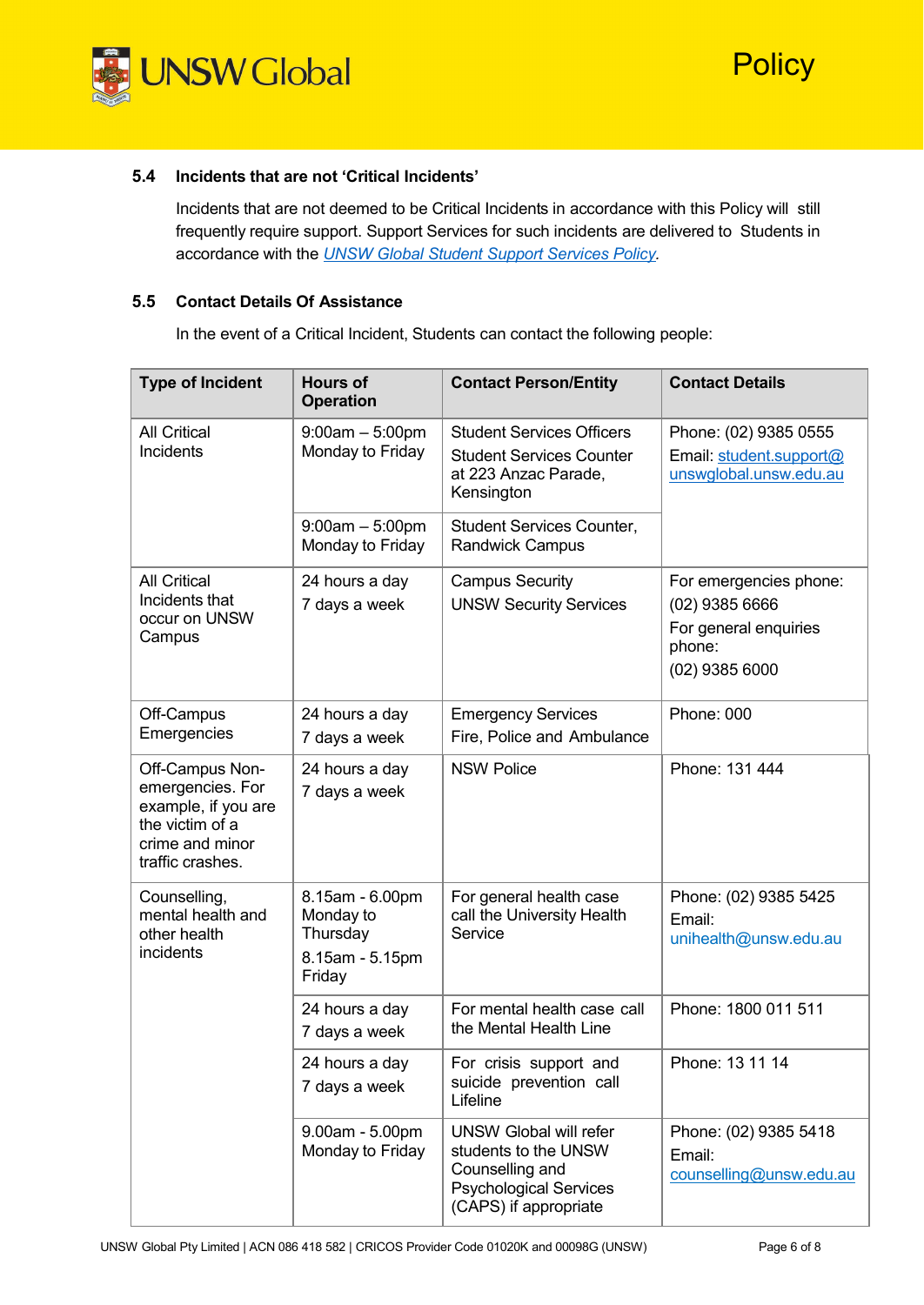

| <b>Type of Incident</b> | <b>Hours of</b><br><b>Operation</b> | <b>Contact Person/Entity</b>                                                                                                                                                                                                                                                         | <b>Contact Details</b>               |
|-------------------------|-------------------------------------|--------------------------------------------------------------------------------------------------------------------------------------------------------------------------------------------------------------------------------------------------------------------------------------|--------------------------------------|
| On-campus<br>security   | 24 hours a day<br>7 days a week     | Students are advised to<br>download the UNSW<br>security app. The app<br>includes the following:<br><b>Emergency contacts</b><br>٠<br>Request a security<br>٠<br>escort<br>Track the night<br>$\bullet$<br>security bus<br>A flashlight and alarm<br>$\bullet$<br>Security tips<br>٠ | Download the app:<br>'StaySafe@UNSW' |

Further contacts for help emergencies and for advice with personal and study related matters can be found on the UNSW website <https://student.unsw.edu.au/emergency>

## **5.6 Financial Approvals**

UNSW Global may be required to incur expenses to deal with a Critical Incident. In such cases, expenses may be put on corporate credit card/s and, where the relevant staff member does not have a corporate credit card, they may pay for such expense and seek reimbursement after. Financial approval for covering Critical Incident expenses can be given by the following persons:

- (a) Up to \$2000 Student Support Manager and Manager Student Life.
- (b) Over \$2000 General Manager, Education Support and Development.

#### **5.7 Exchange of Information with Parents, Family or External Agencies**

- (a) UNSW Global will contact and provide assistance to parents/guardian or the next of kin for a Student who is missing, seriously injured or deceased, in accordance with the Critical Incident Management Procedure. Where necessary, interpreters will be used in this process.
- (b) In dealing with a Critical Incident, UNSW Global may release a student's personal information to external agencies, these agencies may include, but are not limited to, hospitals and health providers, insurance companies, Police, Consulates or an Embassy.
- (c) Where a Critical Incident results in an Overseas Student's enrolment being suspended, deferred or cancelled, UNSW Global must inform DHA through PRISMS.

# **6 Legal and Policy Framework**

This policy is intended to comply with the ESOS Act and the National Code.